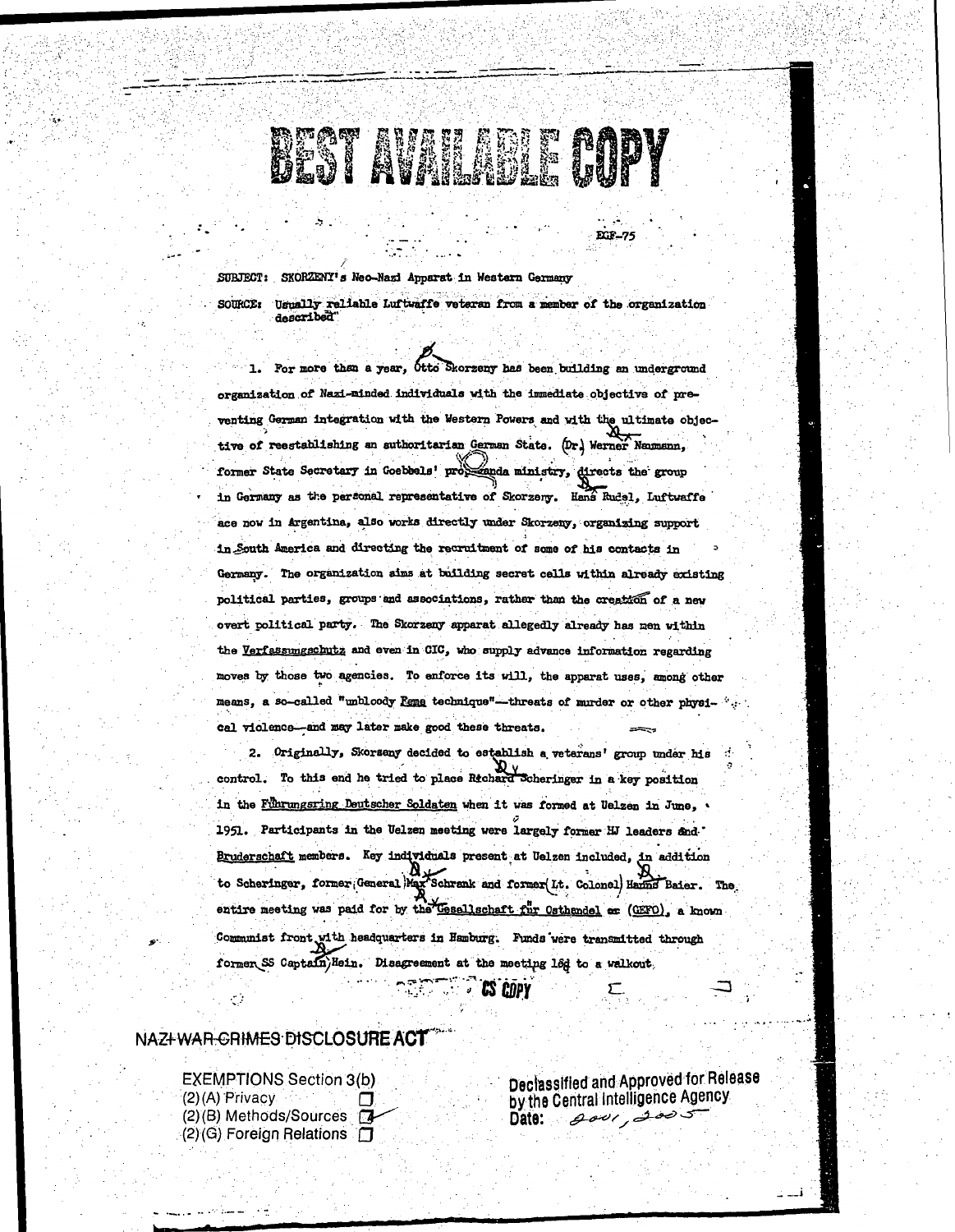## **BEST AVAILABLE COPY**

on the part of the Skorzeny faction, but Scheringer now wants to renew close contact with the Funrungsring. The GEFO has continued financial support of the Skorzeny group, a fact which some of its members regard with alarm.

3. For a time, the Skorzeny group maintained contact with the SRP. meeting at Stuttgart on 3 July 1952, featuring speeches by Otto Remer and Fritz Dorls, was jointly guarded by a contingent of former SA men and a Stuttgart Luftwaffe veterans' group under the direction of Hans Rudel. Leter in the summer, however, Skorzeny decided that such contacts might compromise the clandestine status os fhe organization which he considered essential, and these joint activities were discontinued. This and other policy matters were the subject of a secret meeting of high level leaders of the group held on 17 August 1952 in the town of Markt Rettenbach near Memmingen in Bavaria. The meeting, organized by Hans noesle of Duesseldorf, was timed for the arrival in Germany of Hans Rudel. Other participants in the meeting included Max Hau of Munich, Hermann Afflich of Mindelheim, and Dr. Werner Naumann. Other leaders of the organization are:

- former SS Sturmbahnführer Rudi Lehmann, Hotel Rote Hahn, Heidelberg  $^2$ a.
- Hubert Report Stuttgart/Obert drkheim ъ.
- c. (Dr.) Friedrich Karl Bornemann, publisher of a Rightist newsletter, KBI, in Duesseldorf.
- d. Former SS Oberstgruppenfuhrer Hauser
- Hans Stepp of Munich, Vilshofenerstrasse 10  $\bullet$ .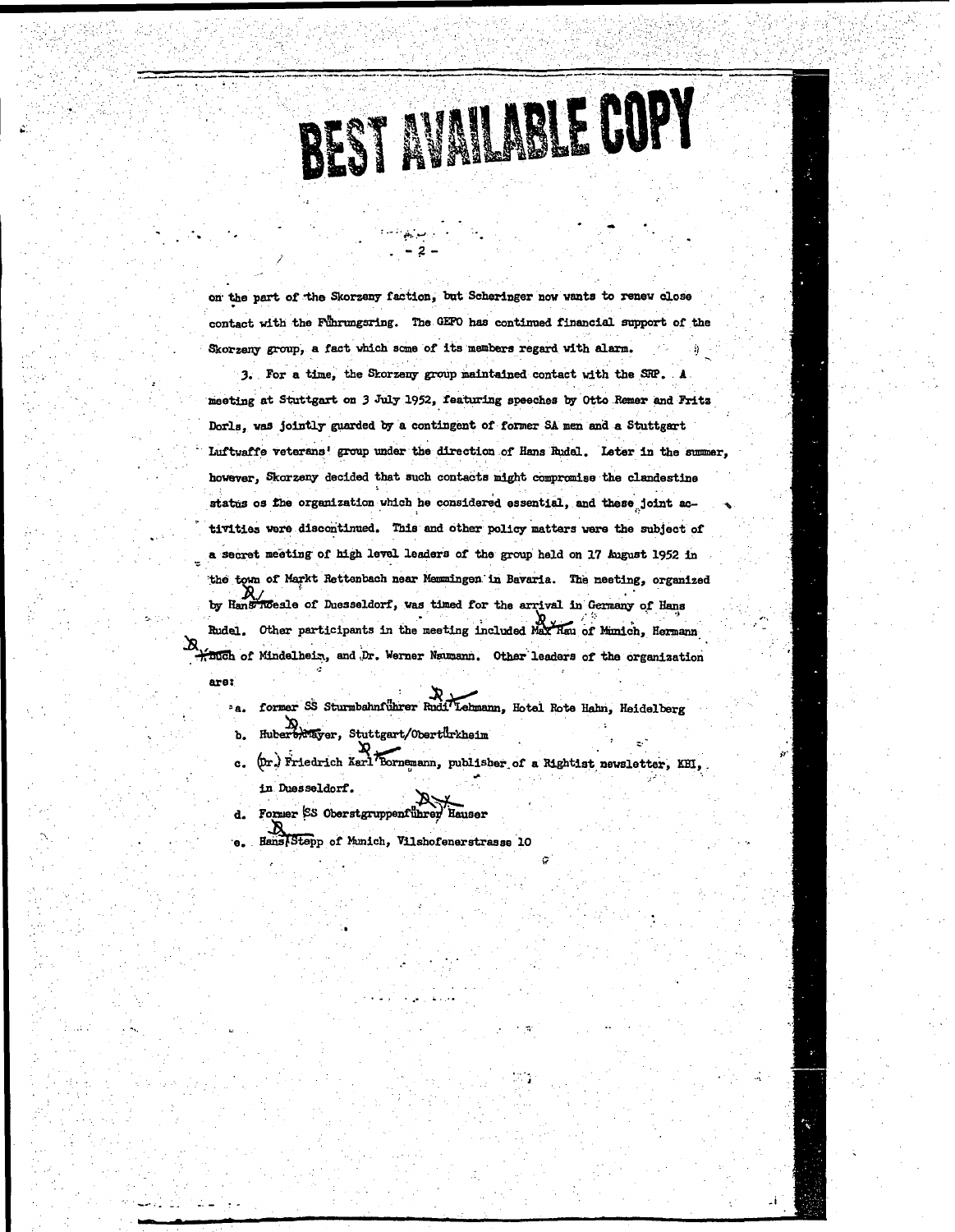FIELD COMMENT:

The following biographical information on the persons mentioned is available. It consists of further information from source of report.

EGF-75

The office of Dr. Friedrich Karl Bornemann in Duesseldorf, Scheibenstrasse 57. is used by Werner Naumann in contacting members of his organization. This arrangement is necessitated by the fact that Naumann is being watched by the Verfassungschutz, German internal security force. Hermann Buch works as representative of the Bayerische Lebensversicherungsbank with an office in Mindelheim, Wilhelm-Eiselinstr. 3/1. He is a son of former Reichsleiter Walter-Buch, one time head of the National Socialist Party High

ET NIVER

Court, and a brother of the late Mrs. Martin Bormann.

3. Hubert Mayer, living at Stuttgart/Oberturkheim, Gartnerstr. 16, works for the firm Suddentsche Glaswaren in Stuttgart-Feuerbach. Mayer was formerly=3 high-ranking officer in the Sicherheitsdienst (SD). His most famous exploit was the kidnapping in 1940 of two British intelligence agents in Holland. The two men had reportedly delivered a bomb in Munich to be used against Hitler and were making their way back to England when Mayer seized them and brought them. back into Germany.

4. Max Ram is head of the organization in Munich. He served at one time under Hans Rudel. in the Luftkaffe and his home at Gabelsbergerstrasse 9, Munich, serves as a closming house for reports and correspondence to and from Rudel. The latter stays there swenever he is in Munich.

5. Hans forside, a former Luftwaffe pilot in Fighter Squadron 2 (Richthofen), now lives at Buesseldorf. Roesle reportedly was at one time, and possibly still is, a district leader of the FDJ in Western Germany.

&. Hans Rudel and Otto Skorzeny plan to visit Germany at the end  $\frac{1}{k}$ ? November 52. 7. Richard Scheringer, now living at Kösching bei Ingglstadt, Bavariay was at one time a celebrated figure in Germany. In 1925, it was discovered that Scheringer and (fmu) Ludin, two young officers stationed at Ulmy had been engaged in building